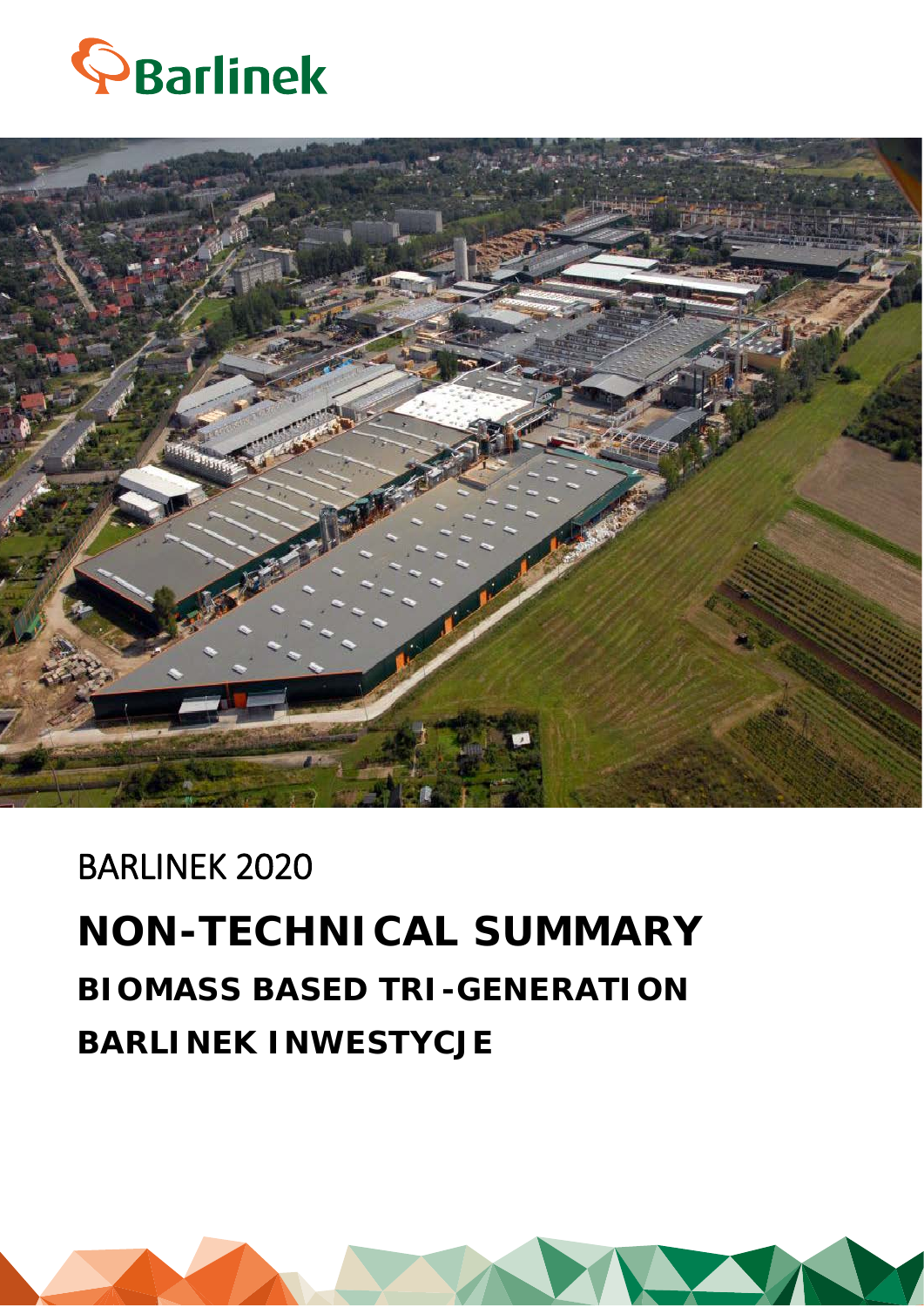

### **CONTENTS**

- 1. Barlinek Inwestycje
- 2. Strategic goals of the project
- 3. Project compliance with the environmental policy and legal conditions
- 4. Project location
- 5. Current status of the heating plant
- 6. Project scope
- 7. Environmental impact study



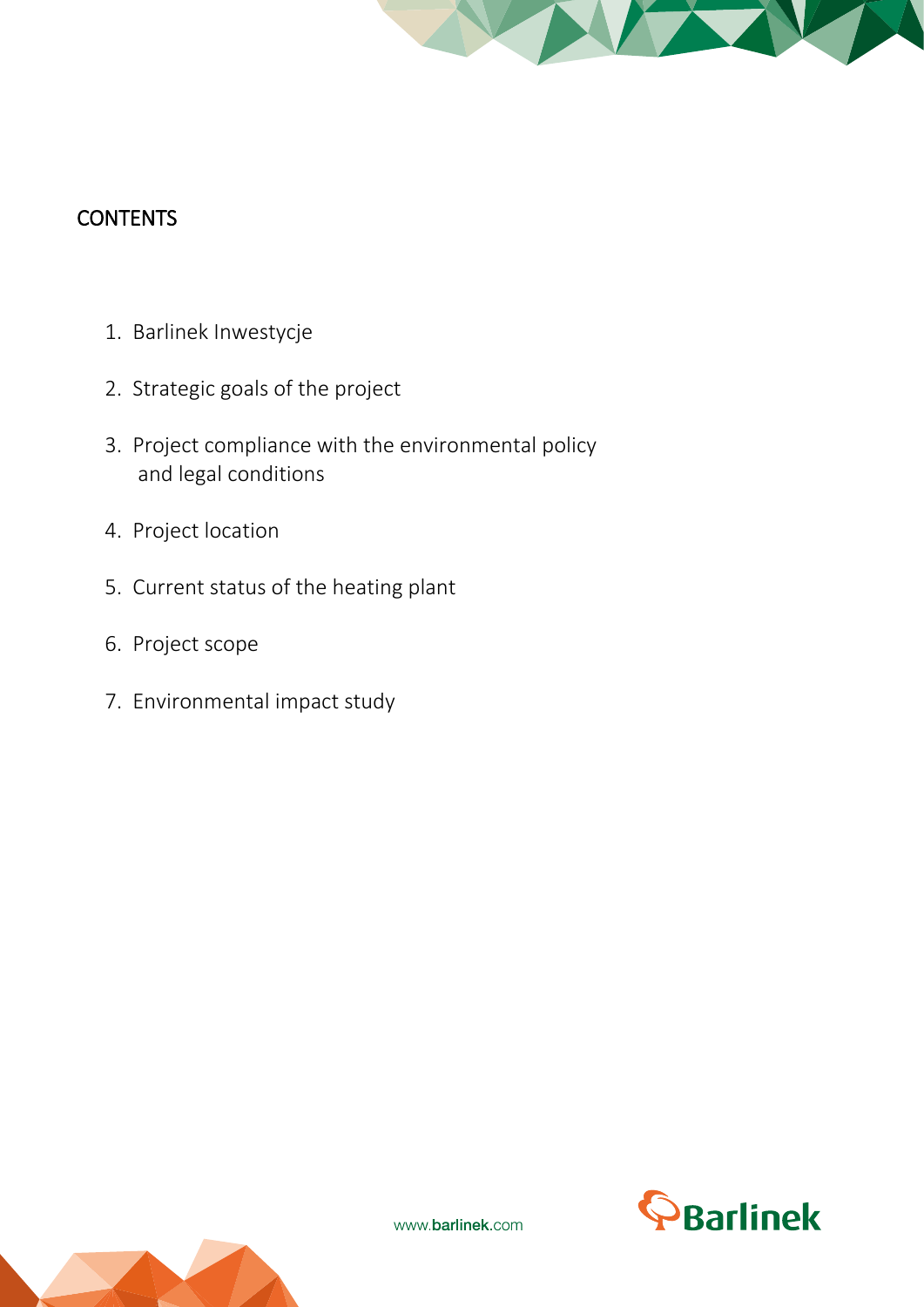

Barlinek Inwestycje has launched a project for the construction of a high efficiency cogeneration system to produce electric power and heat, using the waste biomass fuel as the renewable energy source in order to limit  $CO<sub>2</sub>$  emissions in the original energy at the balance boundary of the plant. In order to supplement the plant needs, installation of absorption chillers capable of producing cooling energy from heat is also planned. This process will significantly enable stabilizing energy production, increasing at the same time the work comfort in production halls and actually improving the production quality and raw material consumption through the unification of process climatic parameters.

On 7.11.2016, a contract was signed with the EKOL-ENERGIKA consortium for a comprehensive implementation of the CHP. The completion of the project is scheduled for the end of 2018.

On 21.09.2019, the President of the Energy Regulatory Office announced another bidding tender for the selection of projects for improving energy efficiency for which energy efficiency certificates can be obtained. Following the results of the audit of energy efficiency improvement in the implemented projects, tendering declaration was submitted with the application for the certificates for the amount of 25,359.674 toe. The conclusion of the tender is expected in the third quarter of 2017.

#### STRATEGIC GOALS OF THE PROJECT

- The main goal of the project is to increase the efficiency of biomass use by means of simultaneous production of heat and electricity for internal consumption and cooling with the excess of heat in the summer period, in particular:
	- **-** maintaining power supply stability and production process continuity,
	- **-** reduction of power supply costs,
	- **-** using the raw material in the form of biomass fuel for energy production,
	- **-** increasing the efficiency of heat production in the plant heating network,
	- **-** possibility of integration of regulatory solutions in the Barlinek Inwestycje system.
- The project fits all the programs both at the EU, and Polish level in the scope of environment protection, application of distributed industrial power engineering of high efficiency, and guaranteed operation availability for a length of time exceeding 4000 h of operation a year, according to the Renewable Energy Sources act.



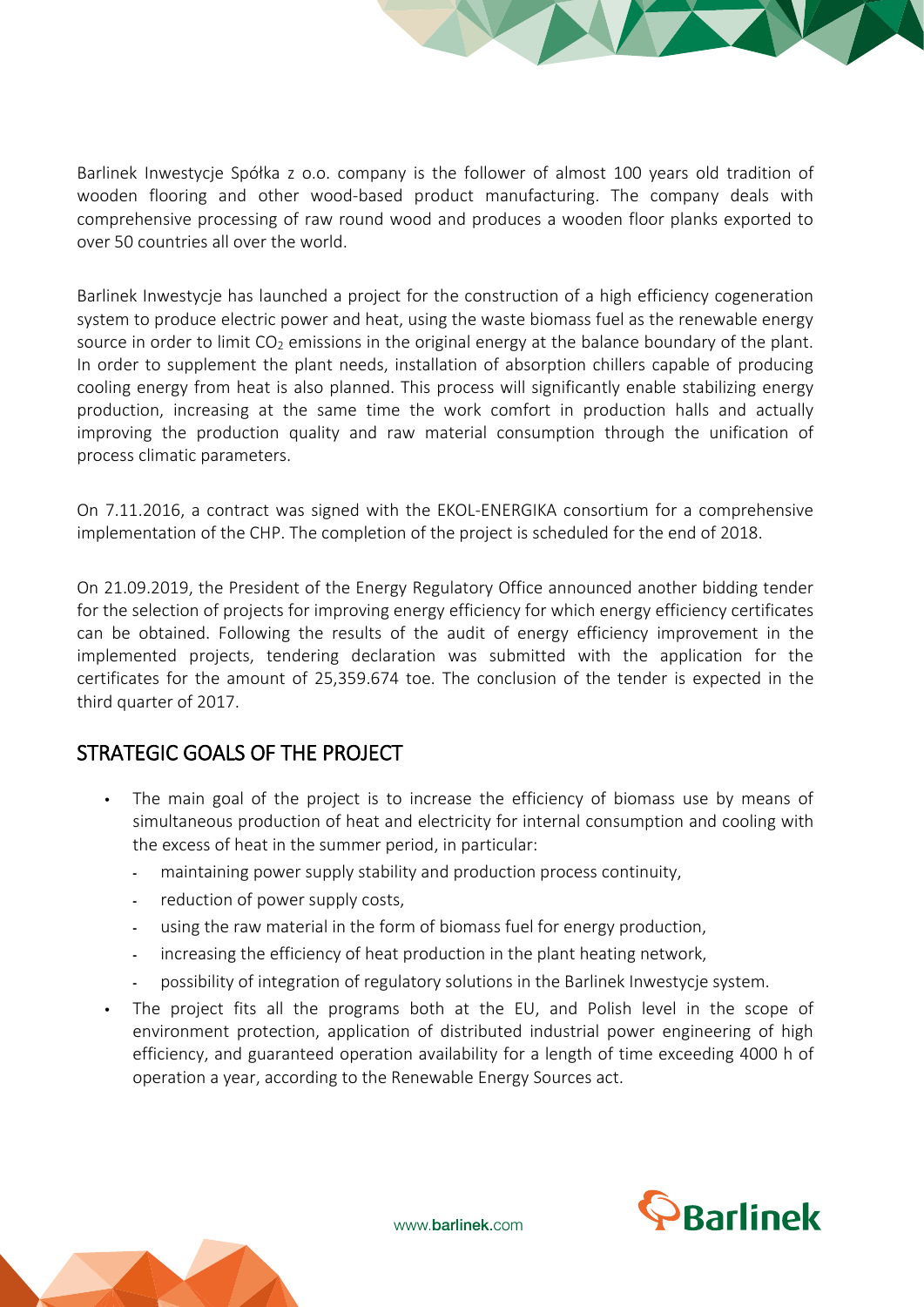

#### PROJECT COMPLIANCE WITH THE ENVIRONMENTAL POLICY AND LEGAL **CONDITIONS**

- Current Polish Power Engineering Policy up to 2030 rightly promotes the development of cogeneration by assuming a twofold increase of electric power production in that technology by 2020 (as compared to the production in 2006), and also by replacing the heating plants supplying centralized heating system of Polish cities with cogeneration sources by 2030. It is a justified direction due to the advantages of cogeneration in the context of increased efficiency of fuel utilization, the related reduction of CO2 emissions, and also strengthening the energy supply security in Poland in the context of the necessity to decommission a significant amount of heat production capabilities in relation to the regulation set forth in the industrial emissions directive.
- An additional impulse to invest in cogeneration comes from applicable 2004/8/EC and 20212/27/EU directives from 25 October 2012 on energy efficiency. The second legislative act is all the more important as it orders building cogeneration units wherever there is a possibility of grid heating market development.
- Both the planned investment, and other installations used by Barlinek Inwestycje are not subject to obtaining an integrated permit. Nevertheless, the Company holds a number of current sector permits resulting from the current provisions of law:
	- **-** Permit for emission of gases and dust into the air, ref. No.: BOŚ.6224.11.2015.MSz from 04.01.2016, valid through 04.01.2026.
	- **-** Decision on production and processing of waste, ref. No.: WŚR.6220.4.2014.RL from 21.10.2014, valid through 21.10.2024.
	- **-** Water law permit to draw groundwater from Quaternary formations, from three deep water wells, ref. No.: BOŚ 6223/17/09 from 18.11.2009, valid through 18.11.2029.
	- **-** Decision on the allowable level of noise penetrating the environment, ref. No.: OSR.III.7611/3/05 from 26.08.2005, permanent.

#### PROJECT LOCATION

The newly built plant will be erected in Barlinek, at 1 Przemysłowa Street, West Pomerania Province. The boiler house will be situated within the premises of Barlinek Inwestycje Sp. z o.o. at the place currently occupied by flat biomass storage, on the plane of the existing 50 year old boiler house. Furthermore, a part of the boiler hall, occupied today by the existing units will be decommissioned and demolished, freeing up space for the further development of the plant. The current boiler chimneys will be replaced by a new flue gas system equipped with an electrofilter and bag filters.

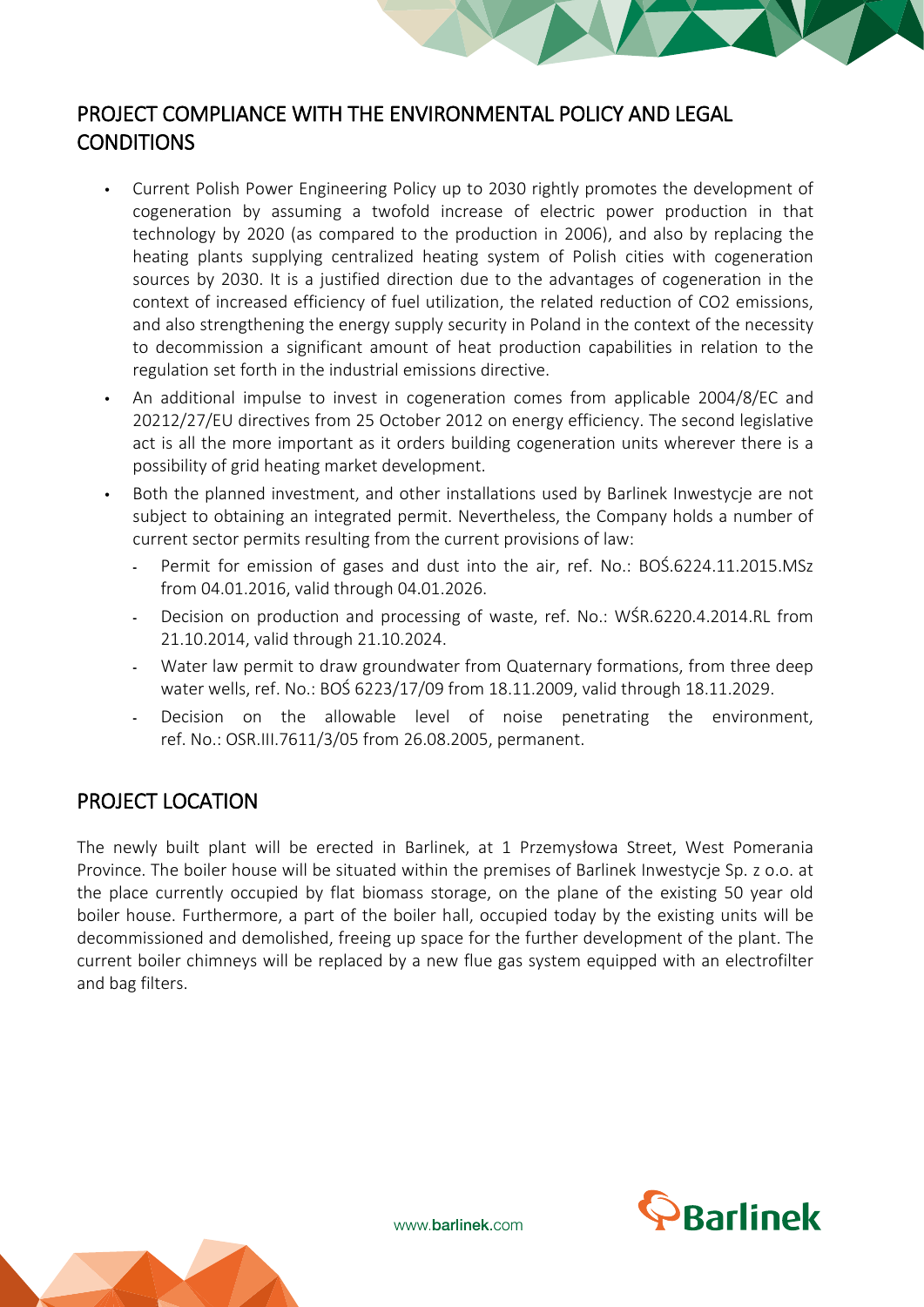

#### CURRENT STATUS OF THE HEATING PLANT

- The demand of the Barlinek Inwestycje plant for thermal energy is satisfied by the boiler house situated in two detached buildings. One of the buildings houses boilers fueled with sawdust. The other building houses water boilers fueled with wood chips, being the plant production waste.
- The boiler house produces heating water for the following needs:
	- **-** technological needs of the plant,
	- **-** central heating,
	- **-** production of domestic hot water,
	- **-** boiler house own needs.
- The thermal power in the form of hot water produced in five production units is used to supply the technological heat receivers in the form of heat nodes. The utility transport is carried out by pre-insulated pipelines.

#### SCOPE OF THE PROJECT

- The implemented installation is to be a conventional steam installation and will comprise of a boiler where the steam will be generated, a steam turbo generator, a steam technological water heat exchanger, and absorption chillers converting the excess heat energy into cooling for the air conditioning.
- Such a system will enable simultaneous production of heat for the production process, electric power for the plant power needs, and will allow the excess heat to be converted into cooling to air condition the production halls in the summer period.
- Utilization of clean waist biomass, in the meaning of the Renewable Energy Sources act, by the newly built plant will result in the cogeneration plant becoming the alternative source of energy production, and consequently will result in avoiding  $CO<sub>2</sub>$  emissions into the atmosphere. The new power plant will reduce the stream of original energy supplied on the plant balance border. Highly efficient cogeneration will increase the effectiveness of incineration of pure biomass fuel obtained from production waste. The investment will partially replace the existing boiler house which uses worn out boilers with retort furnace of lower efficiency and higher dust emission parameters.
- The designed system will be built in a conventional way using a heat source and a steampowered turbine.